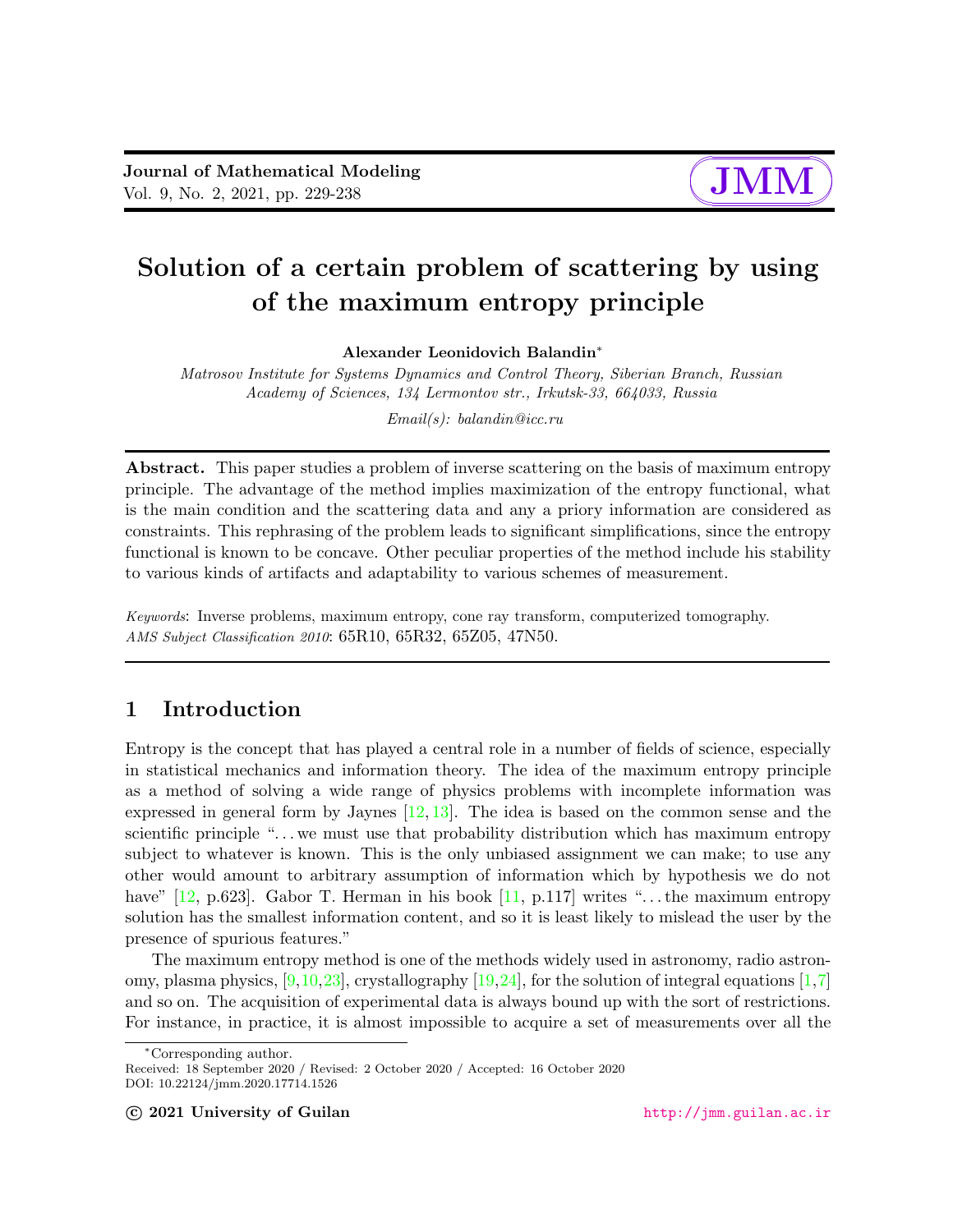scattering angles; corruption with noise of the scattered fields measured by the detectors; distribution of scattering angles for a given energy instead of exact values given by Compton's law, etc. The maximum entropy method in these cases will yield the result maximally insensitive to the missing information [\[12\]](#page-8-0).

The Compton effect is used to probe the electron density of matter and applied often to nondestructive material control. The data measured in Compton scattering experiments is represented by the integrals of distribution function  $g(x)$  over the cones, which are defined by the conical transform  $(1)$ ,  $[21, p.3]$  $[21, p.3]$ . Figure [1](#page-1-0) displays the representation of conical projections.

<span id="page-1-0"></span>
$$
G(\mathbf{x}, \boldsymbol{\beta}, \omega) = K(\omega) \sin(\omega) \int_{0}^{2\pi} \int_{0}^{\infty} g(\mathbf{x} + r\boldsymbol{\alpha}(\varphi)) \delta(\boldsymbol{\alpha} \cdot \boldsymbol{\beta} - \cos \omega) r dr d\varphi, \tag{1}
$$

where vertex  $\mathbf{x} = (x_{0i}, y_{0j})$  lying on the plane  $X - Y$  in 100 different positions, that is  $i, j =$  $1 \div 10$ , the vector  $\beta$  in our case coincides with the axis Z' of the rotated coordinate system,  $\omega \in [0, \pi/2], \varphi \in [0, 2\pi], \cos(\omega) = \alpha \cdot \beta, K(\omega)$  is the Klein-Nishina distribution which describes the probability of a photon scattering with a given energy by angle  $\omega$ . There is a large amount



Figure 1: A sketch for measurement of scattered radiation measurement for inversion of the conical ray transform.

of publications related to the inversion of Compton scattering data. In  $[17, 18]$  $[17, 18]$  $[17, 18]$  an inversion of weighted cone transform is considered. In [\[15\]](#page-9-6) provided are inversion formulas using complete Compton data for three- and two-dimensional cases. An inversion formula for the conical Radon transform arising in Compton experiments with the cylindrical camera are given in  $[21, 22]$  $[21, 22]$  $[21, 22]$ , exact reconstruction formulas of filtered back-projection type for inverting of conical Radon transform in  $\mathbb{R}^d$  are derived in [\[6,](#page-8-7) [14\]](#page-9-8). The use of an orthogonal spherical expansion to convert the cone-surface integrals into plane integrals is proposed in [\[2\]](#page-8-8). Webber [\[26\]](#page-9-9) has shown that the electron density may be reconstructed analytically, while using the incoherent scattered data.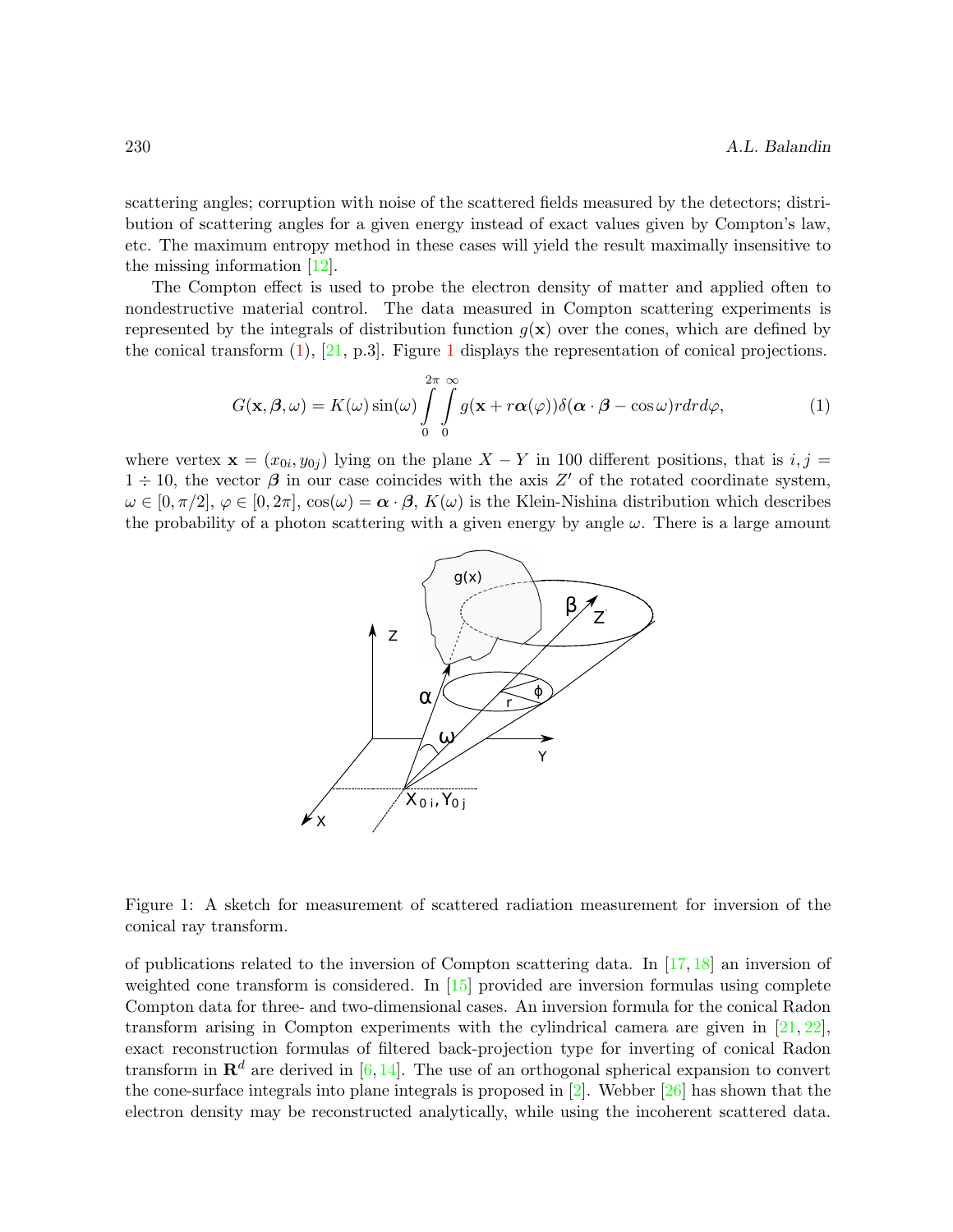An interesting inversion method has been proposed by Bruce Smith [\[25\]](#page-9-10). A three dimensional Compton scattering tomography problem is considered in [\[27\]](#page-9-11). The paper contains many good references relevant to the inversion of Compton scattering data.

In the present paper, is considered an iterative maximum entropy method of reconstruction of a scattering object from its scattered radiation data. As obvious from many numerical experiments, the maximum entropy method provides for an acceptable reconstruction even with an incomplete set of scattering data, what is important for analytical inversion methods. In practice, it is almost impossible to obtain a set of projections over all the scattering angles. With a slight correction of the program code, the algorithm solves the inversion problem for a complete data set, for data recorded by the detector located in the  $X - Y$  plane with or without collimation.

The paper is organized as follows. In the Introduction, a short survey of specifics of the maximum entropy method and a number of recent publications related to Compton scattering problems are given. Section two describes the construction of the maximum entropy method. In section three, are given the results of computer simulation.

#### 2 The inversion method

Let  $g(\mathbf{x})$  be the integrable three-dimensional object function to be reconstructed in a compact support  $D \subset \mathbb{B}^3 = {\mathbf{x} \in \mathbb{R}^3 : |\mathbf{x}| \leq 1}.$  The measurable data for cone beam geometry are assumed to be defined by the formula [\(3\)](#page-3-0) below. It is proposed to use three systems of reference: two Cartesian systems  $\mathbf{x} = (x, y, z)$  and  $\mathbf{x}_j = (x_j, y_j, z_j)$ , i.e. the laboratory one and the reference system of scattering data registration, respectively, and cone coordinates  $\mathbf{u}_i = (u_i, v_i, w_i)$  related to the coordinate system  $x_j$ , as given in [\[20\]](#page-9-12). The transformation of the coordinate system  $\mathbf{x} = (x, y, z)$  to  $\mathbf{x}_j = (x_j, y_j, z_j)$  is conducted by the rotation matrix  $\mathbb{R}_j$ ,  $\mathbf{x}_j = \mathbb{R}_j(\alpha_i, \beta_n)\mathbf{x}$ ,  $i = 1, \ldots, I, n = 1, \ldots, N, j$  is an ordering of  $(i, n)$ , for instance, in the Fortran style, by formula  $j = (n-1) \cdot I + i$ . The expression for matrix  $\mathbb{R}_j$  in terms of the Euler angles  $\alpha$   $(0 \le \alpha < 2\pi)$ ,  $\beta$  (0  $\leq \beta \leq \pi$ ) is given by

$$
\mathbb{R}(\alpha,\beta) = \begin{pmatrix} \cos\beta\cos\alpha & -\sin\alpha & \sin\beta\cos\alpha \\ \cos\beta\sin\alpha & \cos\alpha & \sin\beta\sin\alpha \\ -\sin\beta & 0 & \cos\beta \end{pmatrix},
$$

where angle  $\alpha$  is specified by the rotation about axis z and  $\beta$  is specified by the rotation about a new axis  $y_j$ . The conical coordinates  $(u_j, v_j, w_j)$  with the vertex at  $z_j = -d_j$  are written in the rotated system of coordinates  $(x_j, y_j, z_j)$  by the following transformation

<span id="page-2-0"></span>
$$
\mathbf{u}_{j} = \mathbb{C}(z_{j}) \mathbf{x}_{j}, \quad \mathbb{C}(z_{j}) = \begin{pmatrix} (1 + z_{j}/d_{j})^{-1} & 0 & 0 \ 0 & (1 + z_{j}/d_{j})^{-1} & 0 \ 0 & 0 & 1 \end{pmatrix}, \quad (2a)
$$

$$
\mathbf{x}_{j} = \mathbb{C}^{-1}(w_{j}) \mathbf{u}_{j}, \quad \mathbb{C}^{-1}(w_{j}) = \begin{pmatrix} (1 + w_{j}/d_{j}) & 0 & 0 \\ 0 & (1 + w_{j}/d_{j}) & 0 \\ 0 & 0 & 1 \end{pmatrix}.
$$
 (2b)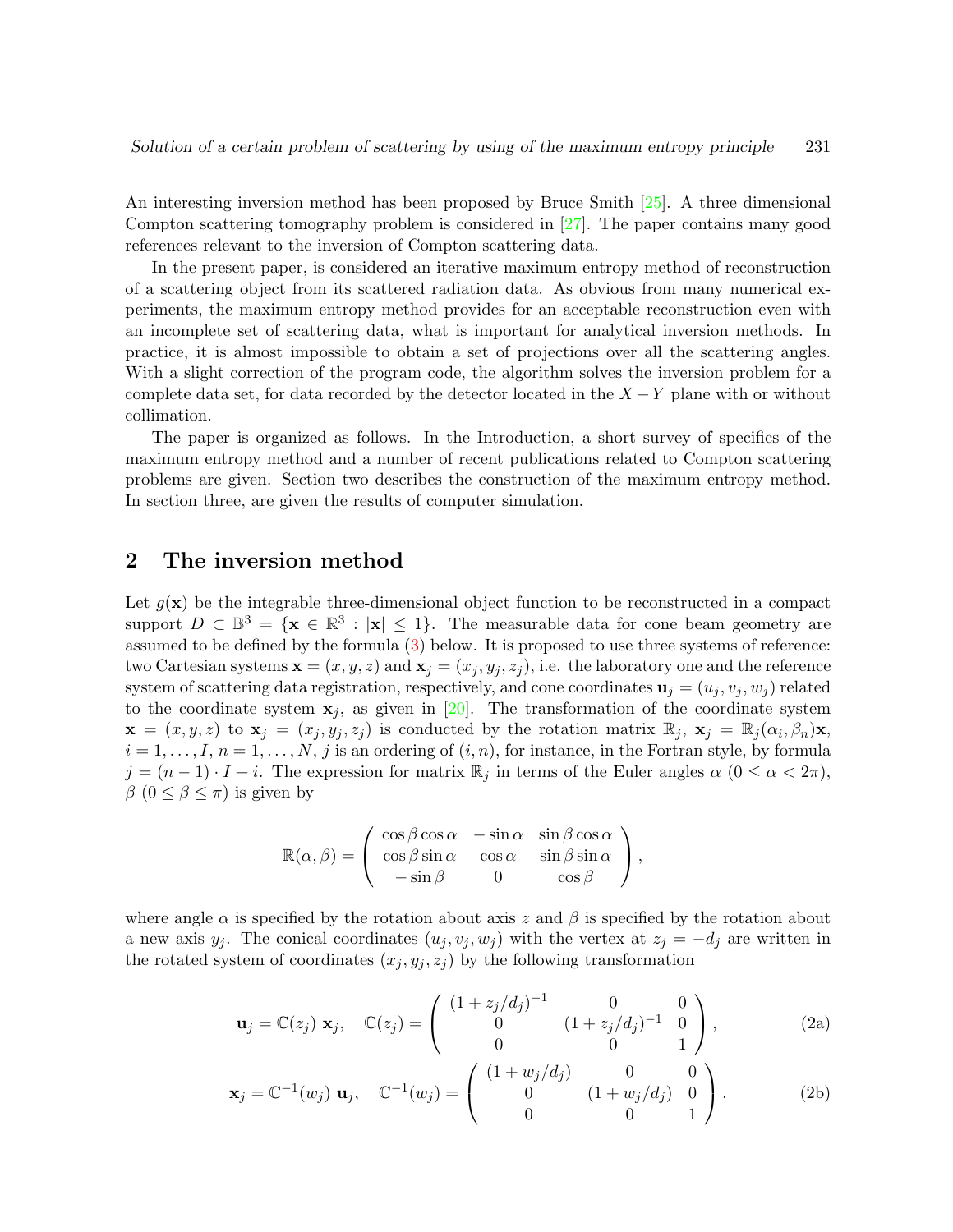To simplify the notations, the following functional dependencies for direct and inverse transformations are used for  $j = 1, 2, \ldots, J$ .

<span id="page-3-0"></span>
$$
u_j = U_j(x_j, y_j, z_j), \t x_j = X_j(u_j, v_j, w_j),
$$
  

$$
v_j = V_j(x_j, y_j, z_j), \t y_j = Y_j(u_j, v_j, w_j),
$$
  

$$
w_j = W_j(x_j, y_j, z_j), \t z_j = Z_j(u_j, v_j, w_j).
$$

Hence the relation between the unknown source function  $g(x)$  and the scattering data functions  $G_i(u, v)$  measured on the  $(u_i, v_j)$ -plane is

$$
G_j(u,v) = \int_{R^3} d\mathbf{x} g(\mathbf{x}) \, \delta\big(u - U_j(\mathbf{x})\big) \delta\big(v - V_j(\mathbf{x})\big) = \int_0^\infty dw \, \big|\mathcal{J}_j\big| \, g\big(\mathbf{x}(u,v,w)\big),\tag{3}
$$

where the Jacobian matrix,  $\mathcal{J}_j$ , of the transformation is simply calculated using  $(2a,2b)$ .

$$
\mathcal{J}_j = \frac{\partial(x, y, z)}{\partial(u, v, w)} = (1 + w/d_j)^2
$$

The entropy functional is defined as [\[8,](#page-8-9) p.172]

$$
E(g) = -\int_{D} d\mathbf{x} \, g(\mathbf{x}) \ln(g(\mathbf{x}) \cdot C), \tag{4}
$$

.

where C is the normalization constant.

The reconstruction procedure conducted on the basis of the maximum entropy method is reduced to the following optimization problem with linear constraints:

<span id="page-3-1"></span>
$$
\max_{g \in L^2(D)} E(g) \tag{5a}
$$

$$
G_j(u, v) = \int_{0}^{\infty} dw \, |\mathcal{J}_j| \, g(\mathbf{x}(u, v, w)). \tag{5b}
$$

The problem  $(5a-5b)$  is solved by using Lagrange's method [\[4\]](#page-8-10). The Lagrangian writes as

<span id="page-3-2"></span>
$$
L(g,\Lambda) = E(g) - \int du dv \sum_{j=1}^{J} \Lambda_j(u,v) \left[ G_j(u,v) - \int dw | \mathcal{J}_j| g(X_j,Y_j,Z_j) \right].
$$
 (6)

The integration is carried out over the region of definition of the distribution function  $g(x)$ ,  $\Lambda = (\Lambda_1, \Lambda_2, \ldots, \Lambda_J)$  is the Lagrange multipliers.

The result of replacement of variables represents the second integral in [\(6\)](#page-3-2) as follows

$$
\int_{D} d\mathbf{u} \, |\mathcal{J}_j| \, \Lambda_j(u, v) \, g(\mathbf{u}) = \int_{D} d\mathbf{x} \, g(\mathbf{x}) \, \Lambda_j(U_j, V_j). \tag{7}
$$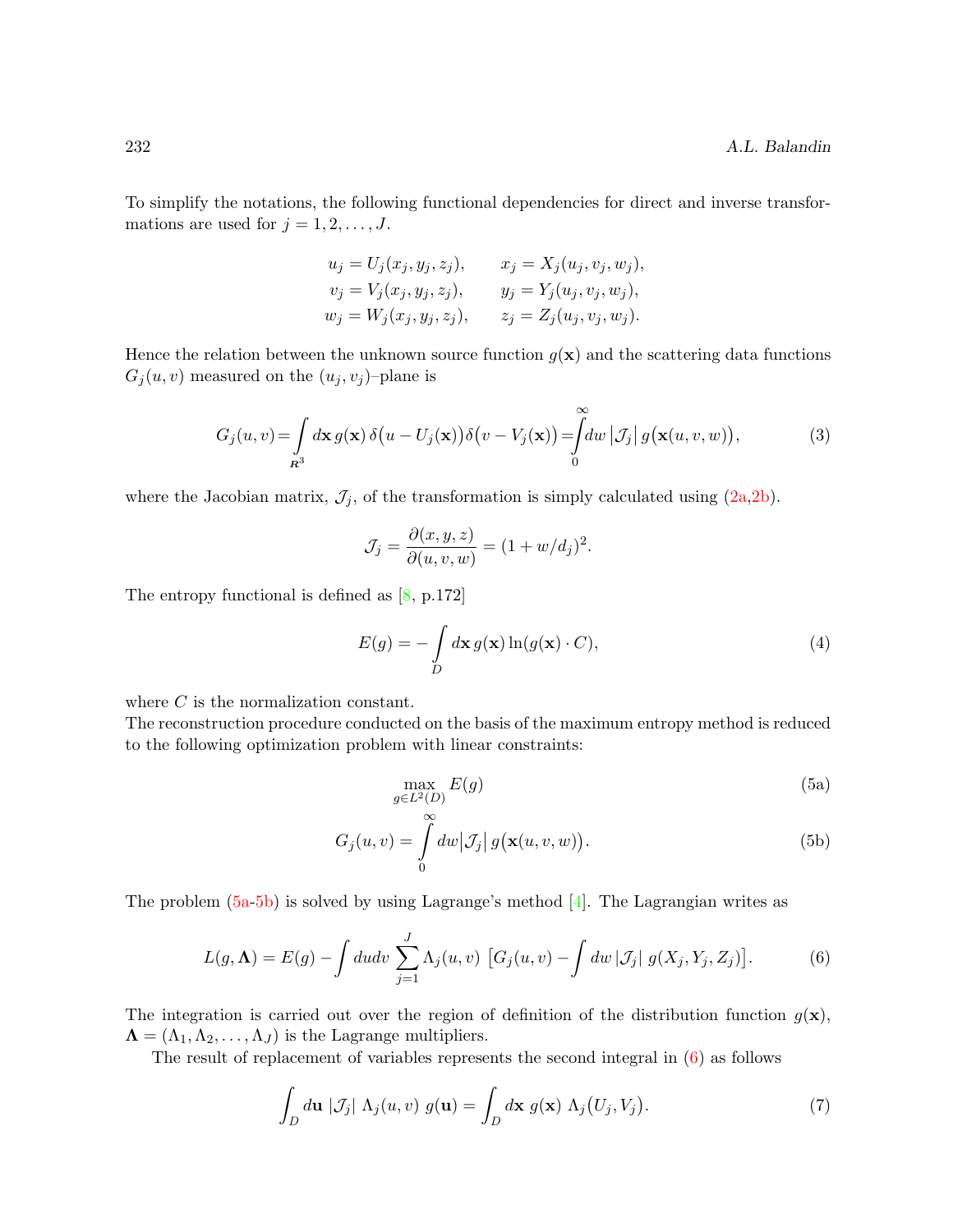When taking the Fréchet derivatives of functional  $L(g, \Lambda)$  and equating it to zero, one has

<span id="page-4-0"></span>
$$
g(\mathbf{x}) = \frac{1}{eC} \exp\Bigl[\sum_{k=1}^{J} \Lambda_k(U_k(\mathbf{x}), V_k(\mathbf{x})\Bigr] = \frac{1}{C} \prod_{k=1}^{J} H_k(U_k(\mathbf{x}), V_k(\mathbf{x})),
$$
\n(8)

where  $e \approx 2.71828$  is the basis of the natural logarithm,  $H_k(U_k, V_k) \equiv \exp(\Lambda_k(U_k, V_k) - 1/J)$ . The unknown functions  $H_k(U_k, V_k)$  may be evaluated by substituting equation [\(8\)](#page-4-0) into constraints [\(3\)](#page-3-0):

$$
G_j(u, v) = \frac{1}{C} \int_{L_j(D)} dw \, |\mathcal{J}_j| \, \prod_{k=1}^J H_k(U_k, V_k). \tag{9}
$$

The following equations for the functions  $H_j$  are obtained:

$$
G_j(u, v) = \frac{1}{C} \cdot H_j(u, v) \int_{L_j(D)} dw \, |\mathcal{J}_j| \prod_{k \neq j}^J H_k(U_{kj}(u, v, w), V_{kj}(u, v, w)), \tag{10}
$$

where  $U_{kj} \equiv U_k(x_j, y_j, z_j), V_{kj} \equiv V_k(x_j, y_j, z_j).$ Matrices  $\mathbb C$  and  $\mathbb R$  are used to evaluate elements  $\mathbf{U}_{kj} \equiv (U_{kj}, V_{kj}, W_{kj})$  as

$$
\mathbf{U}_{kj}=\mathbb{C}(z_k)\mathbb{R}_k\mathbb{R}_j^{-1}\mathbb{C}^{-1}(w_j)\mathbf{u}_j.
$$

This leads to the following iterative scheme:

<span id="page-4-2"></span>
$$
H_j^{i+1}(u, v) = \frac{G_j(u, v) \cdot C}{\int_{L_j(D)} dw \, |1 + w/d_j|^2 \prod_{k \neq j}^J H_k^i(U_{kj}, V_{kj})}, \quad j = i \mod (J+1); \tag{11}
$$

$$
H_j^{i+1}(u, v) = H_j^i(u, v), \quad j \neq i \mod (J+1);
$$
\n(12)

$$
H_j^0(u, v) = \begin{cases} 1, & \text{if } G_j(u, v) \neq 0, \\ 0, & \text{if } G_j(u, v) = 0. \end{cases}
$$
 (13)

The coefficients  $\Lambda_j$  in [\(6\)](#page-3-2) may also be defined as the solution of unconstrained dual minimization problem when the equation [\(3\)](#page-3-0) for  $G_j(u, v)$  is consistent:

<span id="page-4-1"></span>
$$
\Phi(\mathbf{\Lambda}) = \frac{1}{eC} \int d\mathbf{x} \exp\Big[\sum_{j=1}^{J} \Lambda_j \Big(U_j(\mathbf{x}), V_j(\mathbf{x})\Big)\Big] - \int du dv \sum_{j=1}^{J} \Lambda_j(u, v) G_j(u, v),\tag{14}
$$

Since the functional [\(14\)](#page-4-1) is strictly convex, and the minimum value of  $\Phi(\Lambda_1, \ldots, \Lambda_J)$  and the maximum value of  $L(g, \Lambda)$  coincide [\[16,](#page-9-13) p.242], the iterative process above [\(11-13\)](#page-4-2) converges. Algorithm ([\(11-13\)](#page-4-2) is essentially one of the multiplicative algebraic methods developed taking into account the specificity of the scattering problem under consideration [\[5,](#page-8-11) p.135].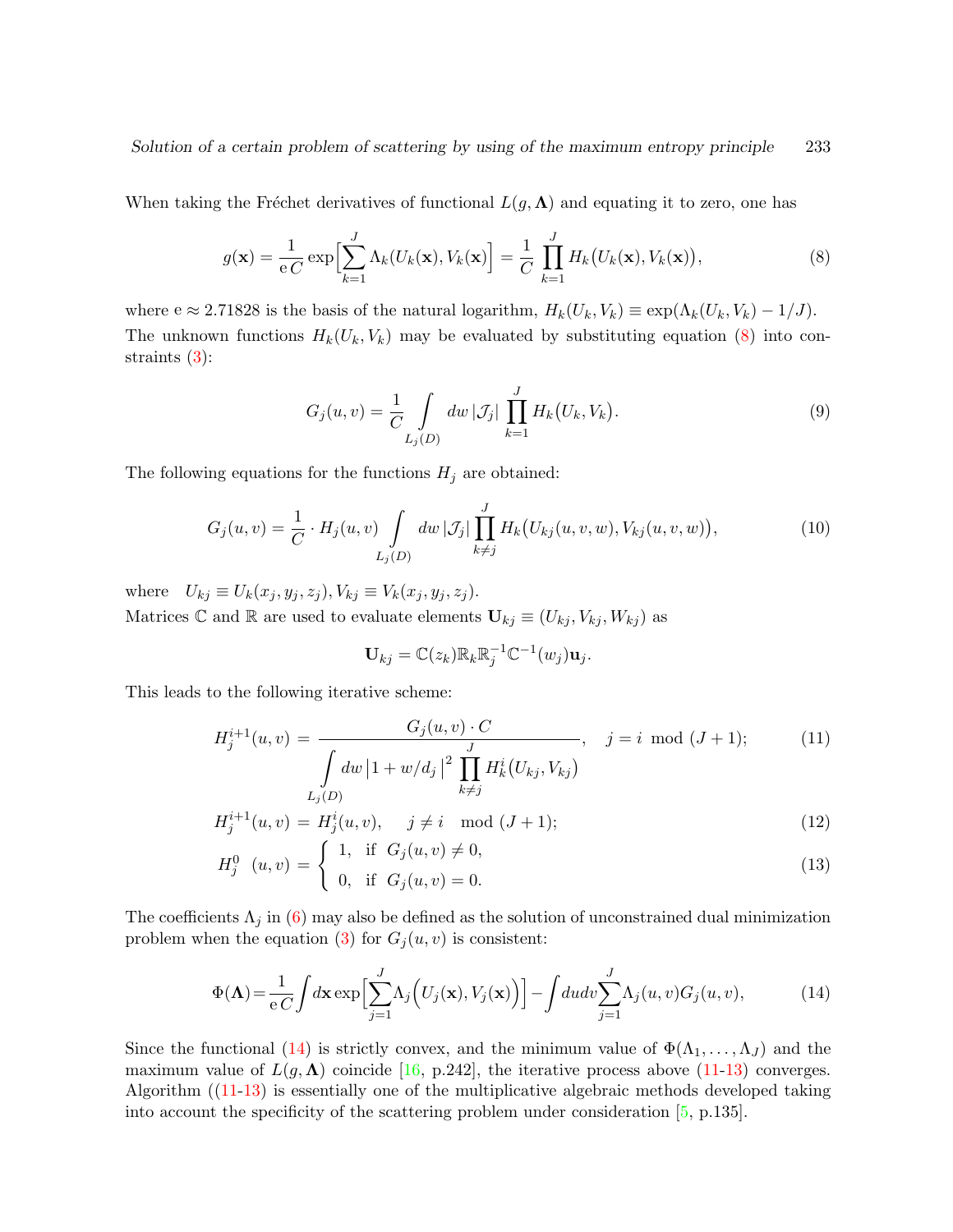#### 3 Computer simulation

This section describes the results of computer simulation for demonstrating the algorithm. The solid toroid perturbed by toroidal mode  $m = 3$  with the aspect ratio  $Asp = 5$  are considered as the model for the reconstruction[∗](#page-5-0) . We have

$$
x = (R_0 \cos(m\varphi) + r \cos \theta) \cos \varphi
$$
  
\n
$$
y = (R_0 \cos(m\varphi) + r \cos \theta) \sin \varphi
$$
  
\n
$$
z = r \cos \theta,
$$
\n(15)

where  $R_0$  is the distance from the center of the tube to the center of the torus and is known as the "major radius", the parameter r is the tube's radius and is known as "minor radius",  $\theta$  and  $\varphi$  are the poloidal and toroidal angles, respectively.

The reconstructions were performed with the data spoiled by some artificial noise. The noise level was taken as 2.5% of maximum level of measured scattering data. The discrepancy between exact and reconstructed models represents the ratio of discrete analog of  $L^2(D)$  norms for the exact model and the reconstructed one, respectively, and has the following form.

$$
\Delta^2 = \frac{\sum_{i=0}^M (g_i - \tilde{g}_i)^2}{\sum_{i=0}^M g_i^2}.
$$

Here the summation is conducted over all grid points of the 3D reconstruction domain,  $g_i$  and  $\tilde{g}_i$  are the values of the exact model and its estimation at the *i*-th point of the grid.

Since the scattered fields measured at the detectors are always corrupted by noise, and noise can also arise during computations, the reconstructed image is, therefore, also noisy. This is clearly seen in Fig. [2.](#page-6-0) The following procedure for smoothing a three-dimensional array have been used.

$$
R_i = \begin{cases} \frac{1}{w} \sum_{j=0}^{w-1} A_{i+J-w/2}, & i = w/2, \dots, N-w \\ A_i, & \text{otherwise,} \end{cases}
$$

where N is the number of elements in array  $A, w$  is the smoothing window for each dimension. For example, if  $w = 3$  is used to smooth a three-dimensional array, the smoothing window will contain 27 elements, including the element being smoothed.

Fig. [4](#page-7-0) shows the images of the exact and reconstructed models in  $x - y$  (left) and  $x - z$ (right) sections; a) the exact model; b) reconstruction is conducted without collimation, that is, the cone axis is fixed in the laboratory frame of reference; c) reconstruction is conducted with collimation, that is, the axis of the cone is oriented along the axis  $z_i$  of the rotated coordinate system. The error of reconstruction depending on the number of measurements for the three models with different toroidal modes  $m = 1, 2, 3$  are given in Fig. [3.](#page-6-1) The relative error of reconstruction is not more than  $10 - 15\%$  for 100 number of measurements.

<span id="page-5-0"></span><sup>\*</sup>toroidal aspect ratio is defined as  $Asp = R_0/r$ .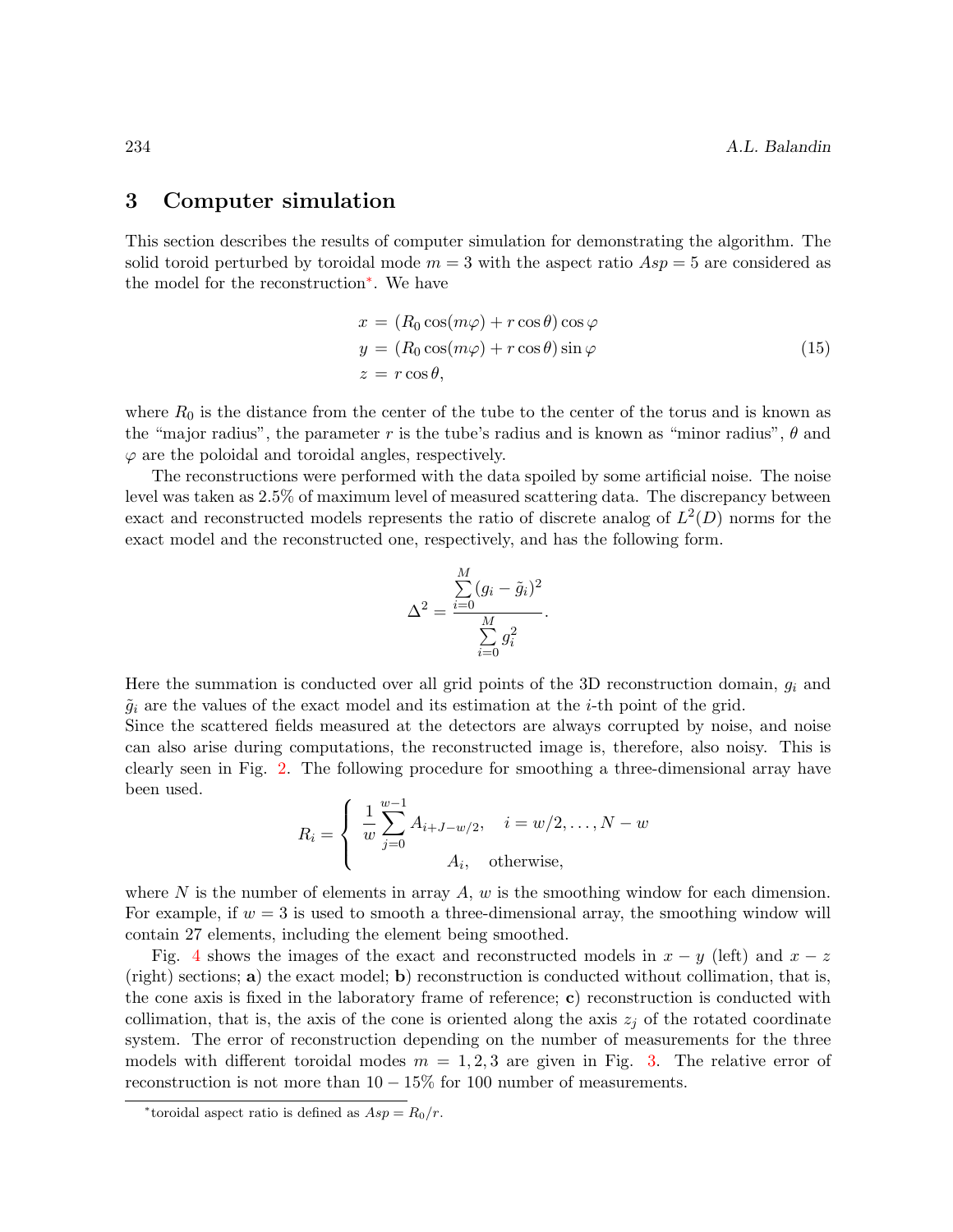

<span id="page-6-0"></span>Figure 2: Perturbed by the toroidal mode  $m = 3$  model toroid (left) and reconstructed one (right) with the aspect ratio  $Asp = 5.0$ . The relative error of reconstruction is not more than 10.5%. Reconstruction is performed with data measurements without collimation.



<span id="page-6-1"></span>Figure 3: The reconstruction error (in per cent) against measurement numbers for different toroidal modes  $(m = 1(- + -), m = 2(- \times -), m = 3(- * -).$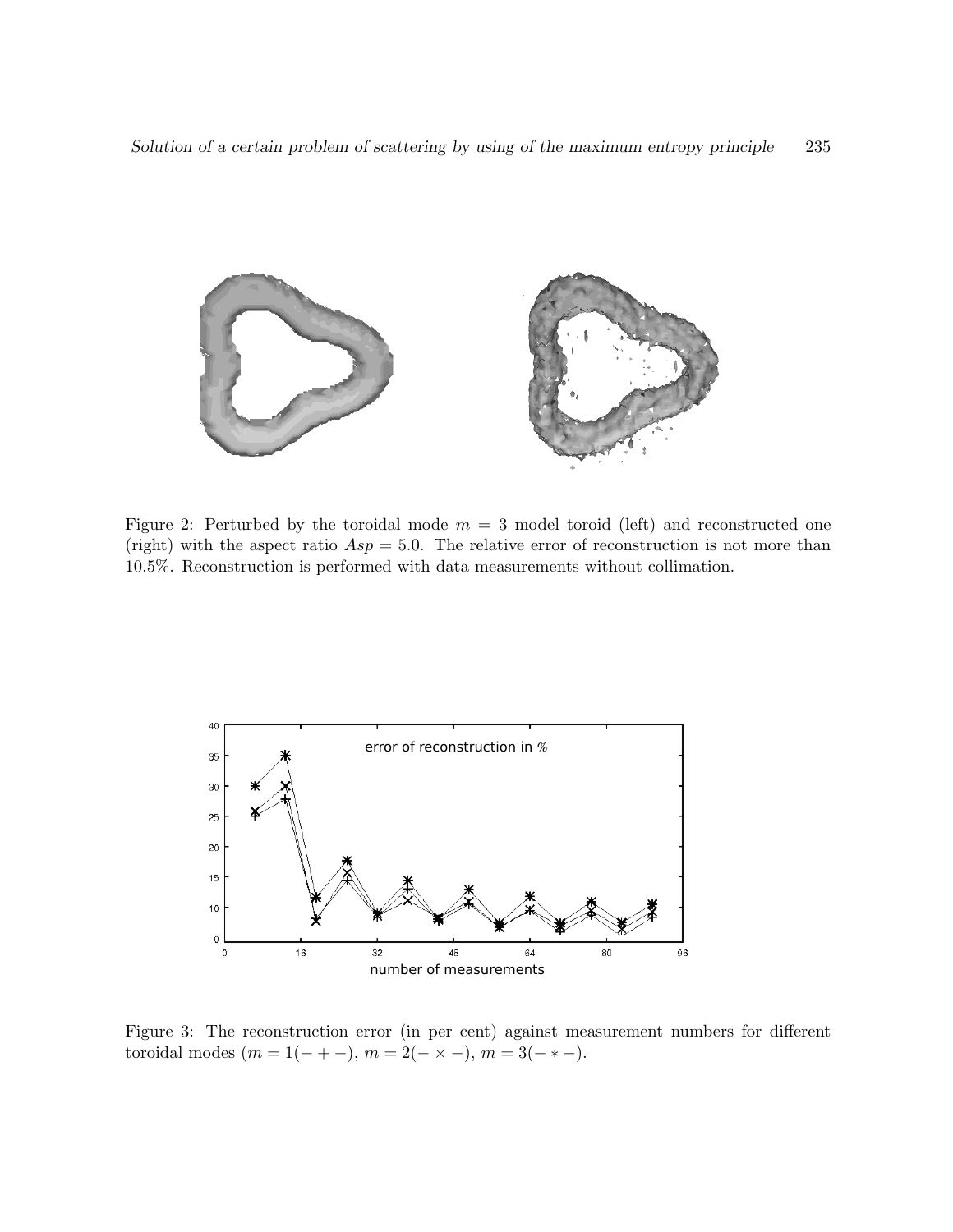

<span id="page-7-0"></span>Figure 4: The images of the exact and reconstructed solid toroids in  $x-y$  (left) and  $x-z$  (right) sections; a) exact model; **b**) reconstruction is performed without collimation, that is, the cone axis is fixed in laboratory frame of reference; c) reconstruction is performed with collimation, that is, the axis of the cone is oriented along the axis  $z_j$  of the rotated coordinate system.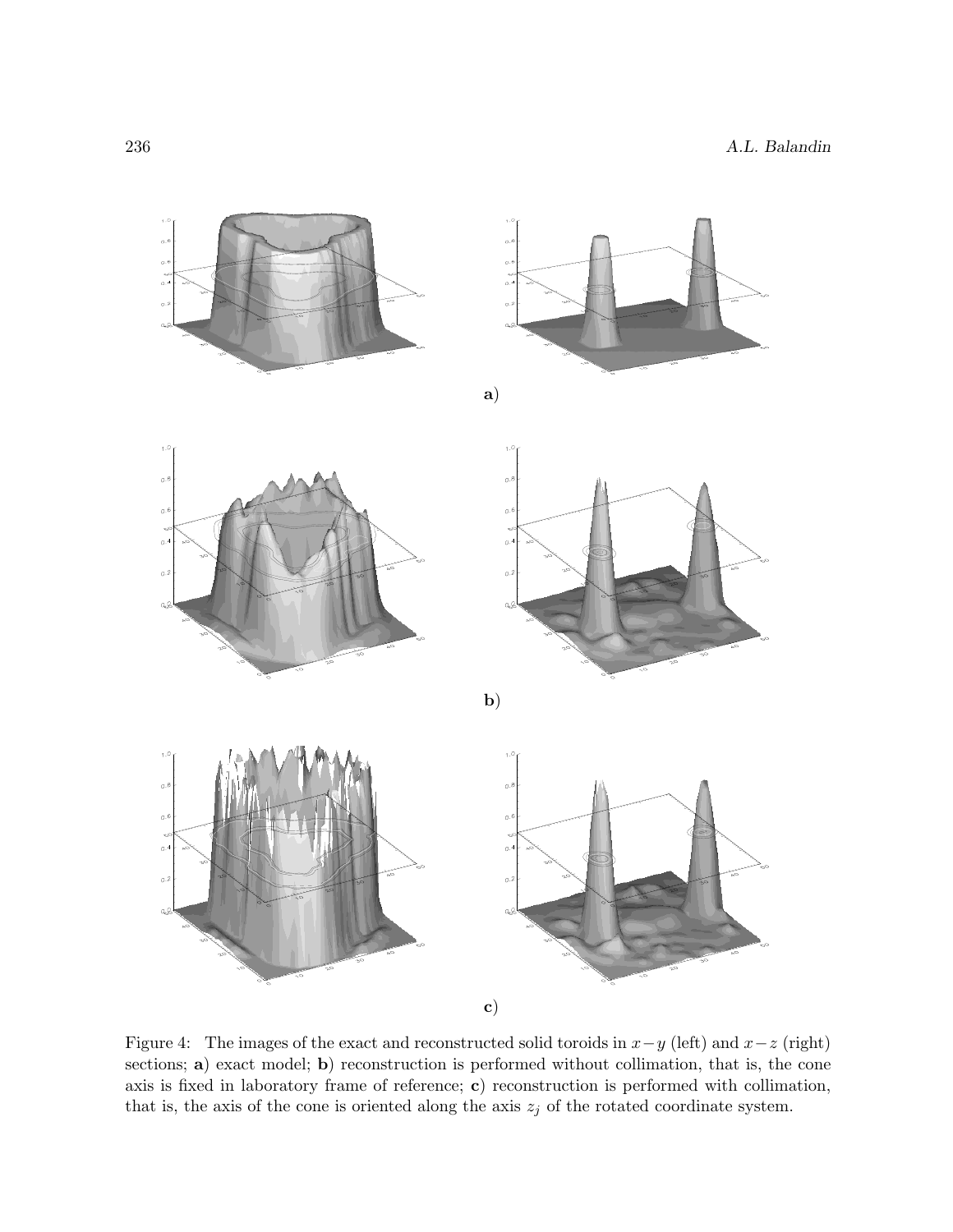### 4 Conclusion

The method of reconstruction of 3D scattering object function with the use of the maximum entropy method has been developed. The method is quite resistant to noise in an experimental data. The numerical modelling conducted has shows an acceptable accuracy of reconstruction on the model with small number of measurement data. With minor modification of the program code, various schemes of measurements may be realized. The method developed can also be generalized, if necessary, for the sign-altering functions [\[3\]](#page-8-12).

#### References

- <span id="page-8-5"></span>[1] U. Amato, W. Hughes, Maximum entropy regularization of Fredholm integral equation of the first kind, Inverse Problems 7 (1991) 793–808.
- <span id="page-8-8"></span>[2] R. Basko, G.L. Zeng, G.T. Gullberg, Application of spherical harmonics to image reconstruction for the Compton camera, Phys. Med. Biol. 43 (1998) 887–894.
- <span id="page-8-12"></span>[3] A. Balandin, A. Kaneko, Maximum entropy method for sign-altering functions, Inverse Problems 15 (1999) 445–463.
- <span id="page-8-10"></span>[4] M.S. Bazaraa, H.D. Sherali, C.M. Shetty, Nonlinear programming: theory and algorithms, John Wiley & Sons, INC., New Jersey, 2006.
- <span id="page-8-11"></span>[5] C.L. Byrne, Applied Iterative Methods, A K Peters Ltd, Massachusetts (MA), 2008.
- <span id="page-8-7"></span>[6] J. Cebeiro, M. Morvidone, M.K. Nguyen, Back-projection inversion of a conical Radon transform, Inverse Probl. Sci. Eng. 24 (2016) 328–352.
- <span id="page-8-6"></span>[7] P.P.B. Eggermont, Maximum entropy regularization for Fredholm integral equations of the first kind, SIAM J. Math. Anal. 24 (1993) 1557–1576.
- <span id="page-8-9"></span>[8] B.R. Frieden, The computer in optical research. methods and applications, Springer-Verlag, New York, 1980.
- <span id="page-8-3"></span>[9] S.F. Gull, J. Skilling, Maximum entropy method in image processing, Proc. IEEE. 131 (1984) 646–659.
- <span id="page-8-4"></span>[10] S.F. Gull, G.J. Daniell, Image reconstruction from incomplete and noisy data, Nature, 271 (1978) 686–690.
- <span id="page-8-2"></span>[11] G.T. Herman, Fundamentals of computerized tomography. image reconstruction from projection, Springer, New-York, 2009.
- <span id="page-8-0"></span>[12] E.T. Jaynes, Information theory and statistical mechanics, Phys. Rev. 106 (1957) 620–630.
- <span id="page-8-1"></span>[13] E.T. Jaynes, Information theory and statistical mechanics II, Phys. Rev. 108 (1957) 171– 190.